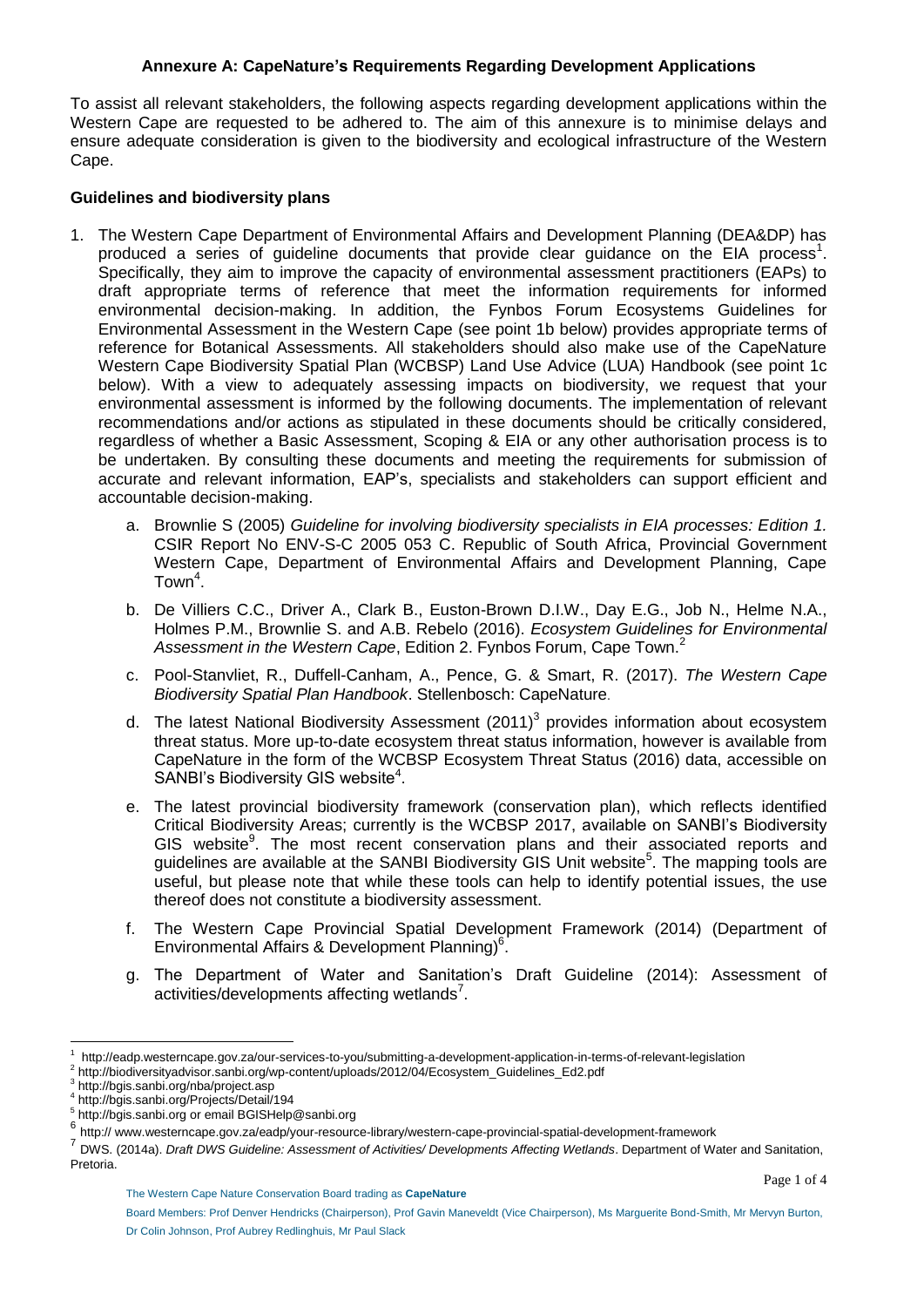## **Biodiversity 'red flags' in the Western Cape**

- 2. The following factors must be taken into account during project planning and assessment:
	- a. CapeNature *does not support* activities that may negatively impact on the following habitats and their ecological functioning:
		- i. Rivers, wetlands, flood plains, estuaries, tidal flats or salt marshes and groundwaterdependent communities or ecosystems.
		- ii. Representative habitat in Critically Endangered and Endangered ecosystems.
		- iii. Any area that has been identified as a Critical Biodiversity Area or Ecological Support Areas as identified by the most recent systematic conservation plan.
		- iv. Any other special habitats that may contain a unique assemblage of species. This could include *inter alia,* dolomite outcrops, quartz or ferricrete patches.
		- v. Any habitat that may contain rare, threatened or range-restricted floral or faunal species (Species of Conservation Concern).
		- vi. Natural or mostly natural habitat in an ecological corridor or along a vegetation boundary (including frontal dune systems).

Appropriate buffers must be determined by a suitably qualified specialist to avoid impacting on these habitats and particular attention should be paid to avoiding the loss of intact habitat, maximizing connectivity at a landscape scale, maximizing habitat heterogeneity and reducing fragmentation at a local and regional scale. Please also note that an infestation by alien plants does not necessarily mean that an area is not important for biodiversity conservation.

- b. The Cape Floristic Region is largely a fire-dependent system and natural fire regimes must be maintained and managed in the landscape. The exclusion of fire from certain habitats will be considered unacceptable as this may ultimately cause the loss of species. Where appropriate, the location of fire-breaks should be indicated and these fire-breaks may be considered part of the development footprint. Fire-breaks must be brush-cut and vegetation must not be completely removed. Brush-cutting under power lines must occur as infrequently as possible as brushcutting will lead to loss of species diversity over time. A fire-risk assessment can help inform an appropriate layout for developments adjacent to fire-prone vegetation.
- c. CapeNature has concerns regarding land uses or activities within declared Mountain Catchment Areas (MCA), especially activities which may affect the quality or volume of water downstream of any of these regions. These activities could *inter alia* include buildings, hard infrastructure, canalization, cut-off drains and cultivation within these regions. WCBSP categories are not mapped within formally protected areas such as MCAs, as it is assumed that the objectives of the MCA Act apply. The MCA objectives are that these areas will be managed in a manner consistent with the prevention of soil erosion, the protection of natural vegetation, and the management of invasive alien plants (a.k.a., 'intruding vegetation'). In addition to which, the purposes of NEM: PAA (to be read, interpreted and applied in conjunction with the NEM: BA), need to be upheld. These NEM: PAA purposes are: *"To provide for the protection and conservation of ecologically viable areas representative of South Africa's biological diversity and its natural landscapes and seascapes; ...[and] for the management of those areas..."*. In relation to a protected area, management includes control, protection, conservation, maintenance and rehabilitation of the protected area, with due regard to the use and extraction of biological resources, community-based practices and benefit-sharing activities in the area in a manner consistent with the NEM: BA.
- d. Water is a limited resource in the Western Cape. Water requirements for proposed activities and the potential impact on broader surface and ground water resources must be rigorously assessed and considered by an aquatic/freshwater specialist and/or ground water specialist, including the cumulative impact if other developments are also taking place in an area. Cumulative impacts on infrastructure such as Waste Water Treatment Works must also be considered. It is also recommended that where possible all developments should consider recycling grey water for suitable usage.

Board Members: Prof Denver Hendricks (Chairperson), Prof Gavin Maneveldt (Vice Chairperson), Ms Marguerite Bond-Smith, Mr Mervyn Burton, Dr Colin Johnson, Prof Aubrey Redlinghuis, Mr Paul Slack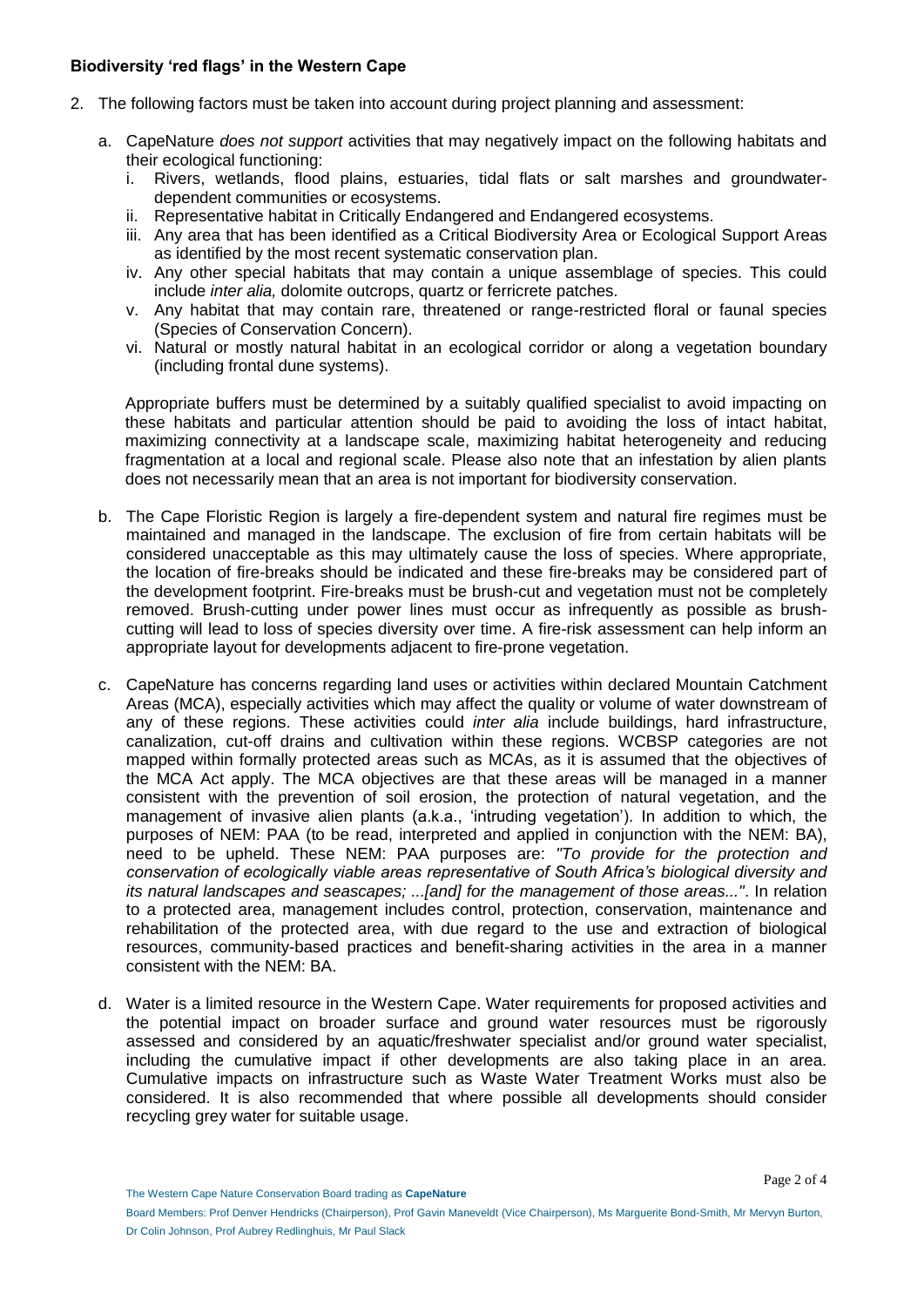Groundwater use for bulk supply purposes and irrigation must be assessed rigorously with specific reference to the possible groundwater-surface water interfaces. Groundwater use assessments must include the identification of possible groundwater dependent ecosystems and/or possible interfaces with surface resources and not only potential anthropogenic uses. Aquifers need to be described in terms of: aquifer type, aquifer characteristics, aquifer condition, as well as aquifer recharge and yield $8$ .

- e. Rehabilitation of any disturbed ecosystems is only considered successful when the ecosystem has returned to an ecologically functional state and has a similar species assemblage as its natural state. Such applications must have a complete rehabilitation plan appended to submitted documentation. It should also be noted that CapeNature will not support new mining applications on property where previously mined areas have not been suitably rehabilitated to a suitable ecologically functional state and have been officially closed by the DMR. Mining is not permitted within a NEM: PAA registered protected area and CapeNature will not support any development proposal or amendment which contravenes this.
- f. Activities which may cause fragmentation of CBAs leading to loss of ecological connectivity are not supported by CapeNature. Activities which may cause this include inter alia subdivision and linear activities such as roads, railways, pipelines and power lines.

Specialist assessment(s) should be undertaken if any of the above-mentioned circumstances prevail or if there is any doubt about the biodiversity value of the potentially impacted areas. The opportunities and constraints of the receiving environment should be used to inform the desirability and layout of any development proposal so as to ensure that developments do not compromise the biodiversity value of the area.

# **Commissioning of biodiversity specialists**

3. A suitably qualified and experienced specialist is critical to ensuring that the necessary information is provided for informed decision-making. Please take note of the following recommendations<sup>9</sup>:

Biodiversity specialists should:

- a. Be competent at interpreting and evaluating information and able to explain the direct and indirect consequences of an activity to biodiversity;
- b. Have appropriate formal training in his/her field of expertise;
- c. Have sufficient practical experience working in the specific ecosystems of the affected region;
- d. Be able to trace impact pathways and identify indirect or cumulative impacts and consider ecosystem goods and services;
- e. Have good knowledge relating to assessment techniques and to relevant legislation, policies and guidelines;
- f. Be independent; and
- g. Be registered with the South African Council for Natural Scientific Professions (SACNASP).

CapeNature also requests that specialists be asked to review the information in the report to be submitted for decision-making to confirm that their opinion has been adequately reflected.

### **Permit requirements**

4. Please note that according to Section 63(1) of the Western Cape Nature Conservation Laws Amendment Act No. 3 of 2000:

#### **No person shall—**

1

(a) uproot the plant in the process of picking the flower of any flora;

<sup>8</sup> For groundwater-related assessments, consult: Saayman, I (2005) *Guideline for involving hydrogeologists in EIA processes: Edition 1. CSIR Report No ENV-S-C 2005 053 D.* Republic of South Africa, Provincial Government of the Western Cape, Department of Environmental Affairs & Development Planning, Cape Town.

<sup>9</sup> For more information/details please refer to the Guideline for involving biodiversity specialists in EIA processes (DEA&DP 2005).